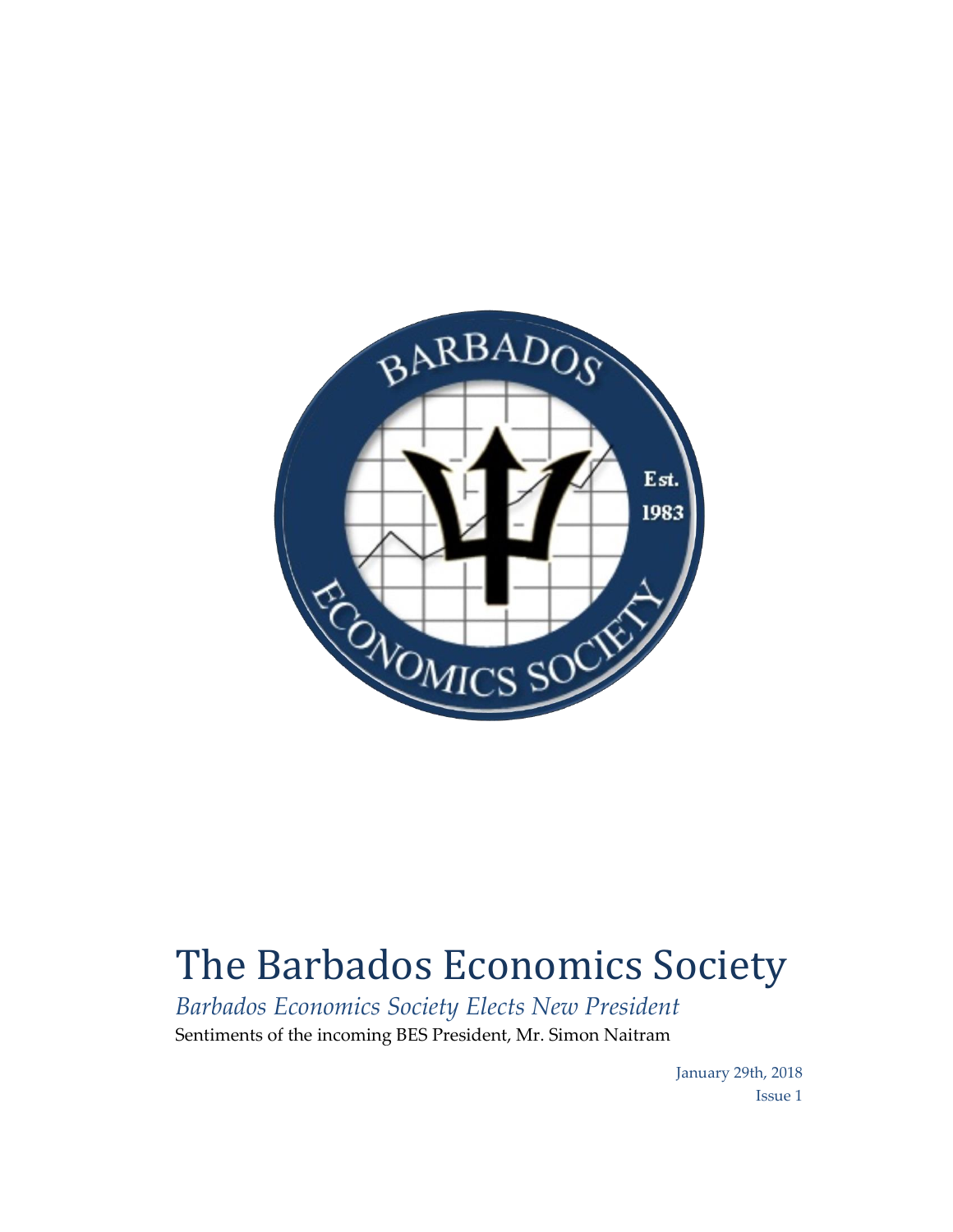## The Barbados Economics Society

Barbados Economics Society Elects New President

## Summary

The membership of the Barbados Economics Society has elected Mr. Simon Naitram as its new President to replace its Immediate Past President, Mr. Shane Lowe. The BES held a special election on January 18, 2019 in light of Mr. Shane Lowe's recent appointment to the International Finance Corporation of the World Bank Group in Washington D.C., USA.

The Barbados Economics Society wishes to extend its enduring gratitude to Mr. Shane Lowe whose tireless work over the past year has been a shining light. His professionalism and insight will be sorely missed, both by the BES and by the wider public. Under Shane's leadership, the BES has contributed to the national economic discourse via provision of economic projections and pre-budget analyses and hosting of seminars on key topics including energy, culture, fiscal consolidation and ideas for restructuring the Barbadian economy. Further, its periodic newsletter provides members with timely commentary on seminars, conferences, publications and economic developments. We are sure you will join us in wishing him the best for his future endeavours.

The Incoming BES President Mr. Simon Naitram is a Lecturer in the Department of Economics at the University of the West Indies, Cave Hill Campus. His response to the new post:

*The Barbados Economics Society wishes to extend its enduring gratitude to Mr. Shane Lowe whose tireless work over the past year has been a shining light. His professionalism and insight will be sorely missed, both by the BES and by the wider public.*